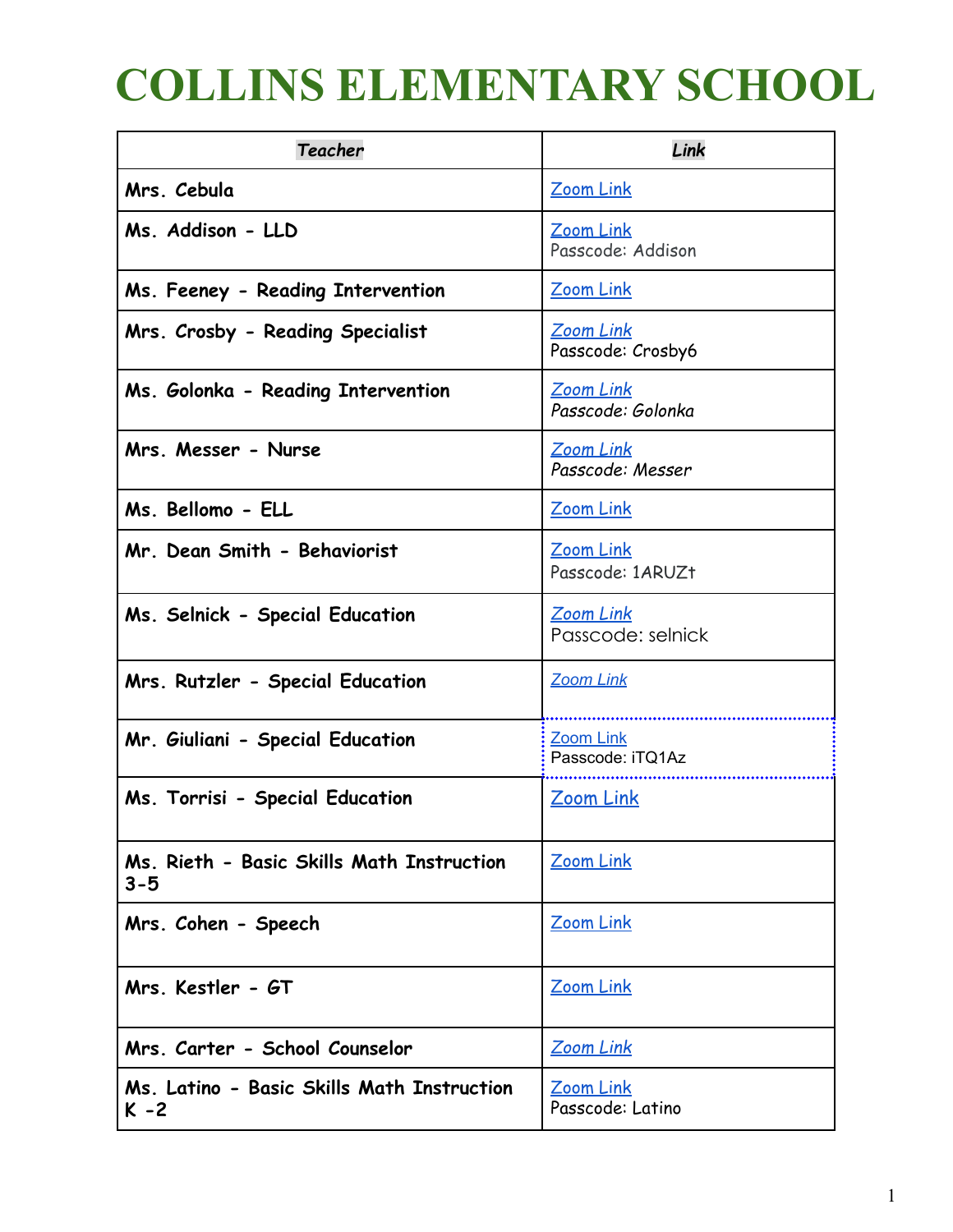| Teacher                      | Link                                    |
|------------------------------|-----------------------------------------|
| Ms. Gelman - Kindergarten    | Zoom Link<br>Passcode: 351653           |
| Ms. Strumeier - Kindergarten | Zoom Link<br>Passcode: 110292           |
| Ms. Cataldo - Kindergarten   | Zoom Link<br>Passcode: 9Hqj3y           |
| Mrs. Berrios - Grade 1       | <b>Zoom Link</b><br>Passcode: Berrios13 |
| Mrs. Pannia - Grade 1        | Zoom Link                               |
| Mrs. Baird - Grade 1         | Zoom Link<br>Passcode: baird14          |
| Ms. Faro - Grade 2           | <b>Zoom Link</b>                        |
| Mrs. Van Laar - Grade 2      | Zoom Link<br>Passcode: vanlaar20        |
| Mrs. Stranix- Grade 2        | Zoom Link Passcode: STRANIX202          |

| Ms. Isakower - Grade 3  | Zoom Link<br>passcode: Isakower            |
|-------------------------|--------------------------------------------|
| Mrs. Campbell - Grade 3 | Zoom link                                  |
| Ms. Reid - Grade 3      | Zoom Link<br>Passcode: 1GuBc5              |
| Mrs. Tighe - Grade 3    | Zoom Link<br>Passcode: Ra1ZUS              |
| Ms. Fiore - Grade 4     | Fiore:<br>Zoom Link<br>Passcode: 9JVVnA    |
| Ms. Moltane - Grade 4   | Moltane:<br>Zoom Link:<br>Passcode: 923pd2 |
| Mr. Dorfman             | <b>Zoom Link</b><br>Passcode: d4ne9e       |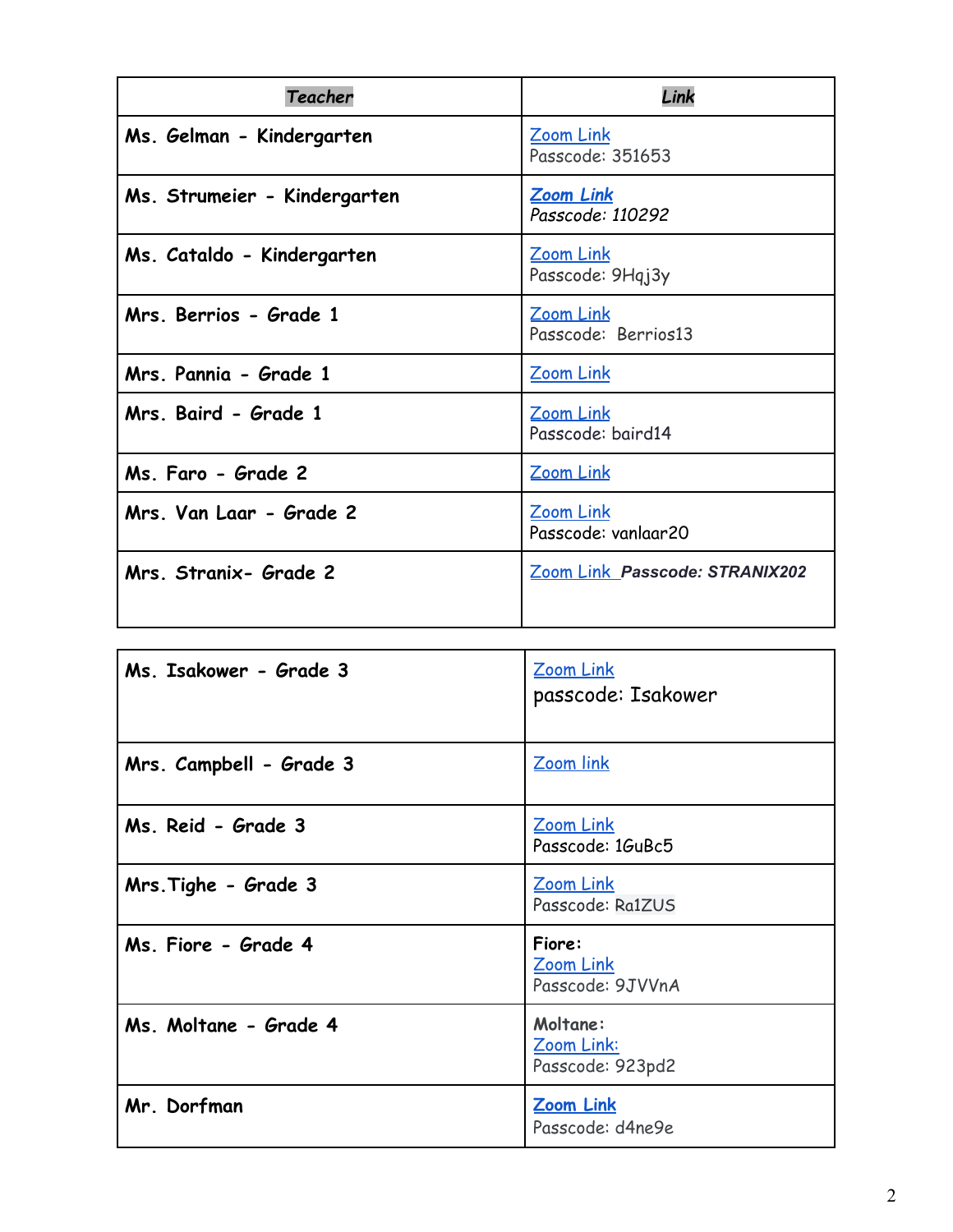| Ms. Anello - Grade 4                 | <b>Zoom Link</b><br>Meeting ID: 960 287 8988<br>Passcode: d4ne9e           |  |
|--------------------------------------|----------------------------------------------------------------------------|--|
| Mrs. Dunleavy - Grade 5              | Zoom Link                                                                  |  |
| Mrs. Miller - Grade 5                | Zoom Link<br>Passcode: 4KB2Dm                                              |  |
| Mrs. Mitchell - Grade 5              | Zoom Link<br>Passcode: 472494                                              |  |
| Ms. Soldiviero - Grade 5             | Zoom Link<br>Meeting ID: 516 432 3536<br>Passcode: Collins                 |  |
| <b>SPECIALISTS</b>                   |                                                                            |  |
| Mr. Purdue/Ms. Gronek- PE            | Ms. Gronek<br><b>Zoom Link</b>                                             |  |
|                                      | Mr. Purdue<br><b>Zoom Link</b>                                             |  |
| Ms. Ferrell- Art                     | Mrs. Ferrell (Mon-Wed)<br><b>Zoom Link</b><br>Passcode: Art101             |  |
| Mrs. Mondanaro- Art                  | Mrs. Mondanaro (Friday)<br><b>Zoom Link</b><br>Passcode: ART610            |  |
| Mr. Seltzer- Band                    | Zoom Link                                                                  |  |
| Ms. Phillip- Orchestra               | <b>Zoom Link</b><br><b>Passcode: Phillip</b><br>Meeting ID: 835 9392 5159  |  |
| Ms. Slater/Ms. Phillips/Ms. DeBiasse | <b>DeBiasse Zoom Link</b><br>Passcode: Uv8aK4                              |  |
|                                      | <b>Phillip Zoom Link</b><br>Meeting ID: 835 9392 5159<br>Passcode: Phillip |  |
|                                      | <b>Slater Zoom Link</b>                                                    |  |
| Ms. Bello - World Language           | Zoom Link                                                                  |  |
| Ms. Martes - World Language          | <b>Zoom Link</b>                                                           |  |